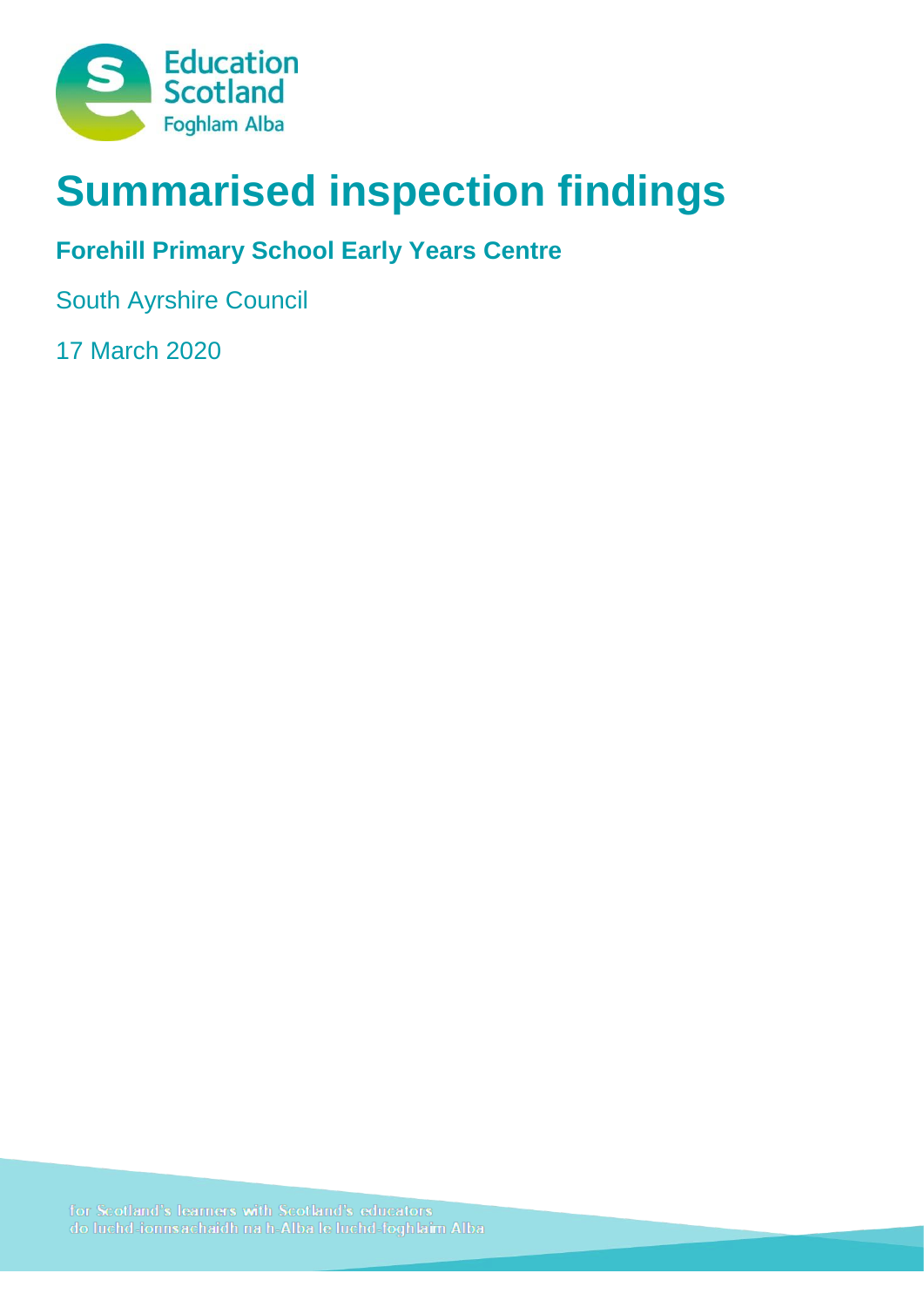### Key contextual information

The Early Years Centre (EYC) is located within the main school building. The headteacher has overall management responsibility and the principal teacher has day-to-day responsibility for the leadership and management of the EYC. The EYC has one large playroom and children have access to an enclosed, secure outdoor area for large parts of the day. Children also access the wider school grounds, local green spaces, and the local community. At the time of inspection, 25 children attended morning sessions, 21 children attended the afternoon sessions and 23 children attended full time.

| 2.3 Learning, teaching and assessment                                                                                                                                                                                                                                                                                                                                                                                                                               | very good |
|---------------------------------------------------------------------------------------------------------------------------------------------------------------------------------------------------------------------------------------------------------------------------------------------------------------------------------------------------------------------------------------------------------------------------------------------------------------------|-----------|
| This indicator focuses on ensuring high quality learning experience for young children. It<br>highlights the importance of a very good understanding of child development and early learning<br>pedagogy. Effective use is made of observation to inform future learning and identify the<br>progress made. Children are involved in planning for their own learning. Together these ensure<br>children's successes and achievements are maximised. The themes are: |           |
| learning and engagement<br>quality of interactions                                                                                                                                                                                                                                                                                                                                                                                                                  |           |

- n effective use of assessment
- planning, tracking and monitoring
- **n** Practitioners have very positive relationships with children and their families. They have high aspirations for the children in their care. Children are happy, settled and secure in Forehill EYC.
- $\blacksquare$  Almost all children engage in spontaneous play, which is freely available both indoors and outdoors. Most children are motivated, engaged in their play, and enjoy their time in the EYC. They concentrate for long periods of time and participate in cooperative and supportive play.
- **n** Practitioners have a very good understanding of how young children learn and develop. They readily engage in conversations with children to extend their talking and listening skills. Practitioners' responsive interactions and effective use of praise successfully contribute to the positive climate for learning and achievement. Most practitioners use skilled questioning techniques appropriately to extend children's thinking and promote curiosity and inquiry. Senior leaders should continue to review the balance between adult led, adult initiated and child led learning. This should develop further children's independence and problem-solving skills.
- **n** Practitioners use a variety of digital technologies to support and extend children's learning. These include programmable toys and interactive whiteboards. Children access the resources independently and support each other in their learning. Children should now have increased access to a range of digital technologies outdoors to support their learning.
- The principal teacher and the EYC team know children very well as learners. The setting's arrangements for children's transition into, across and from the setting ensures continuity and progression in their learning. Observations of children's learning form the basis of individualised planning and identification of next steps for children. Practitioners have regular dialogue with families. This includes meetings with parents and carers to enable them to discuss their child's progress and contribute to their next steps. The local authority family learning team are working alongside the EYC team with parents and carers. This is supporting children's learning and play in everyday life. Practitioners should continue to develop opportunities for children to discuss and review their learning or next steps with their key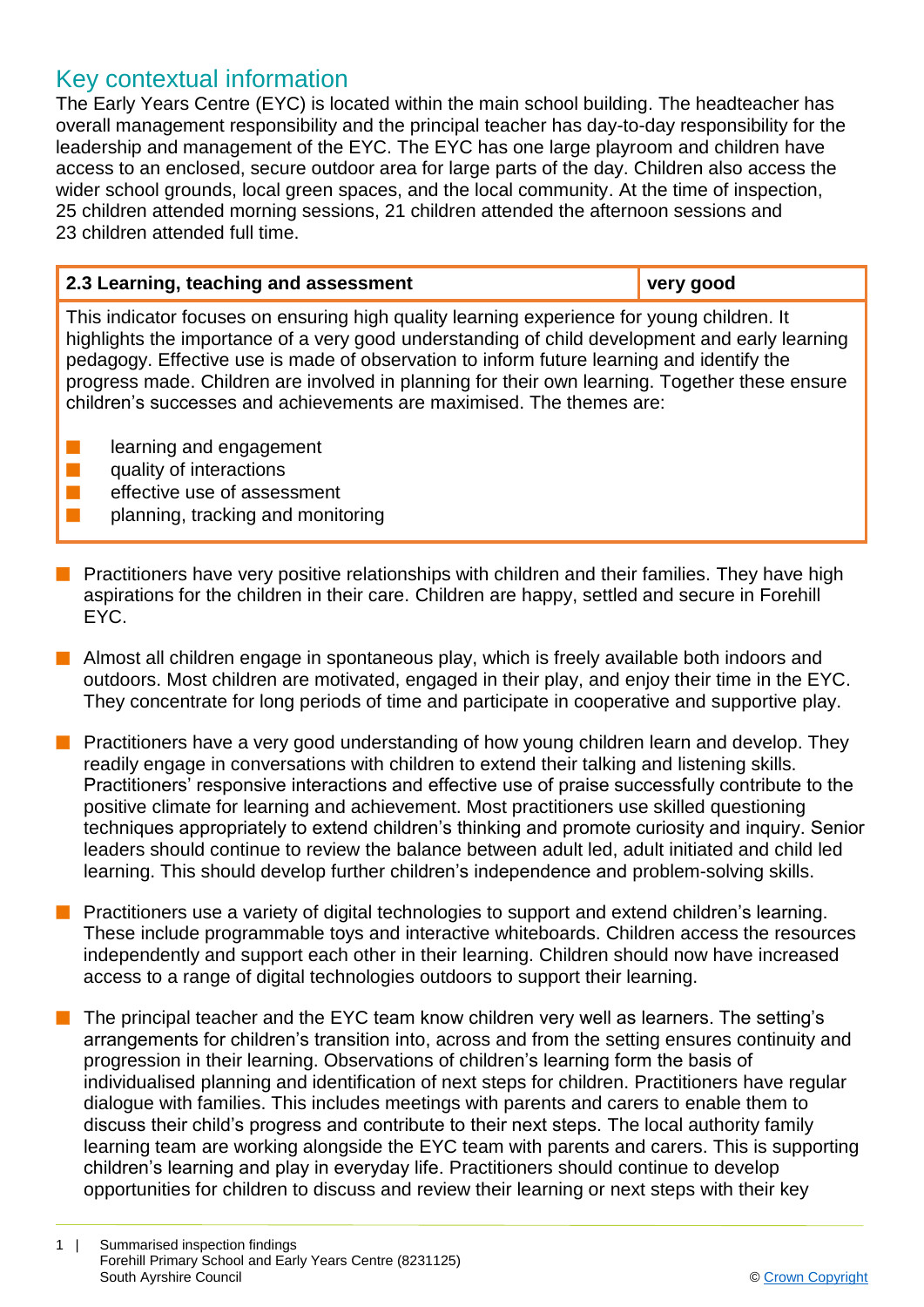workers. This should build upon the positive approaches supporting learning and development already established in identified small groups.

- $\blacksquare$  The principal teacher shares clear guidance with practitioners on how planning, tracking and assessment link together. Practitioners plan over a variety of timescales and respond to children's interests and ideas. Practitioners clearly outline the children's voice in floorbooks with possible lines of development used very well to plan next steps in learning. Practitioners have a shared aim to continue to review and develop a stimulating learning environment. As planned, the use of national guidance and further focused visits to other settings should support this area of development further.
- **n** Practitioners are very knowledgeable about the individual circumstances of children and families attending the EYC. They are aware of the social and economic context children and families are experiencing. Practitioners make very good use of this data to ensure equity and positive outcomes for all children and families.
- **n** Practitioners have participated in a moderation process both in the EYC and across the cluster and local authority. It will be important to extend this approach to moderation across the early level in order to build upon the very good progress made in the EYC.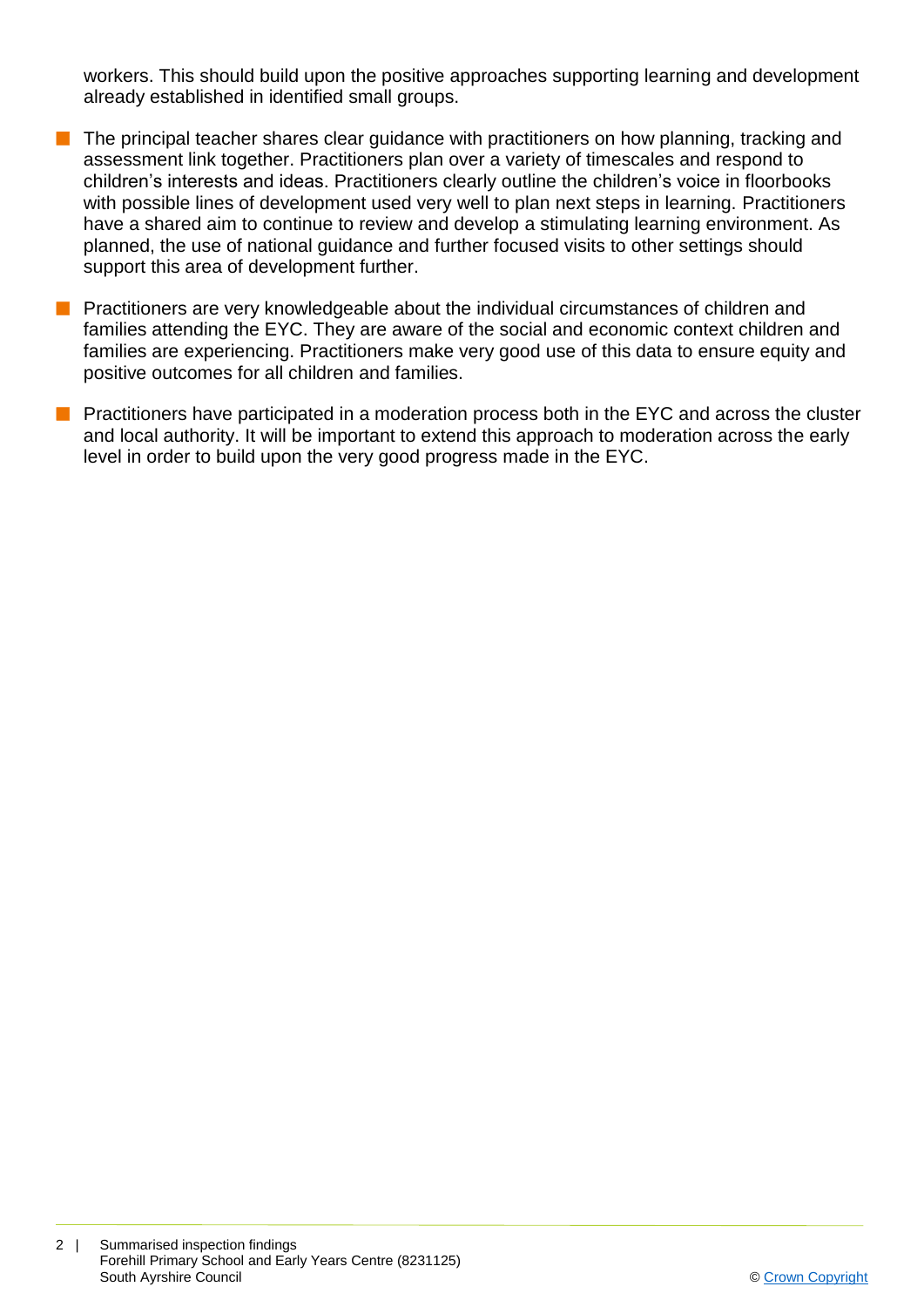#### **2.1 Safeguarding and child protection**

**n** The school submitted self-evaluation information related to child protection and safeguarding. Inspectors discussed this information with relevant staff and, where appropriate, children. In addition, inspectors examined a sample of safeguarding documentation. Areas for development have been agreed with the school and the education authority.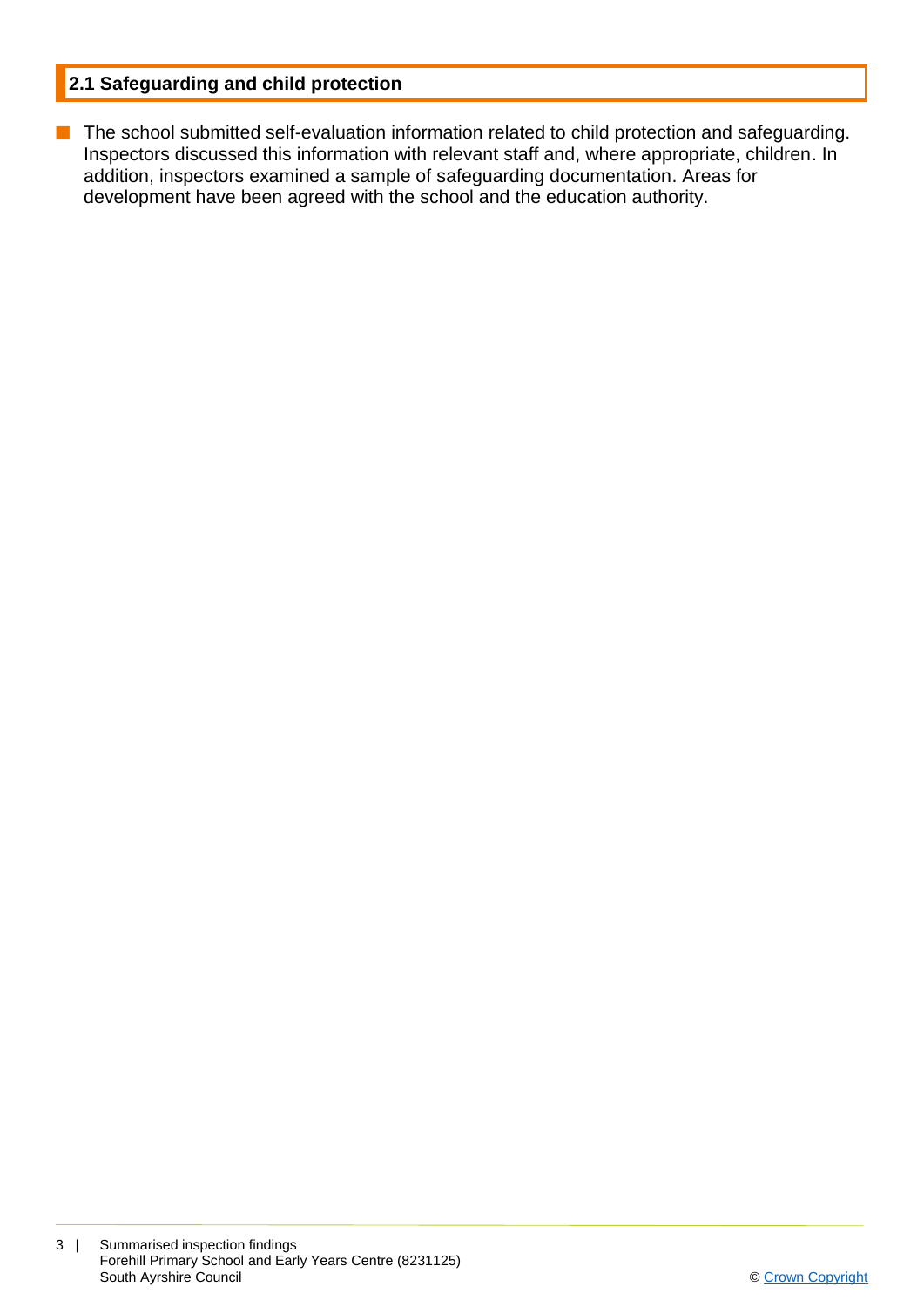#### **3.2 Securing children's progress very good**

This indicator relates to the development and learning of babies, toddlers and young children. It requires clear understanding of early learning and development and pedagogy. It reflects the integrated way young children learn and the importance of experiences and development happening on an individual basis within a supportive, nurturing and stimulating environment. High quality early learning and childcare contributes significantly to enhancing children's progress and achievement as they grow and learn. It can benefit all children by closing the attainment gap and ensuring equity for all. It is about the holistic nature of development and learning ensuring these foundations are secure in order to achieve future attainment success. The themes are:

- **n** progress in communication, early language, mathematics, and health and wellbeing
- $\blacksquare$  children's progress over time
- $\blacksquare$  overall quality of children's achievement
- n ensuring equity for all children
- **n** Almost all children are making very good progress in their learning. The wide range of data gathered demonstrates that children are making significant progress in their learning during their time in the setting. The principal teacher analyses and shares this data to support all practitioners to identify, support and extend children's learning. Practitioners are developing confidence in their use of local authority guidance to track children's progress in learning. This should support further their independent recording and interpreting of data.
- **n** Almost all children are making very good progress in health and wellbeing. They are responding well to each other and are learning to share and take turns as they play. They make choices about their play and access resources independently. Children are developing their independence skills by getting ready for the outdoor area and helping with snack and baking. Children are encouraged to manage their own risk with the joint completion of 'benefit risk assessments' with practitioners. Almost all children develop a range of physical skills whilst playing in the EYC outdoor area, the school grounds and through visits to local green spaces.
- **n** Almost all children are making very good progress in early language and communication. They can talk confidently in a variety of situations. Children who require additional support with language and communication benefit from being involved in a practitioner led communication group. Almost all children enjoy favourite stories with an adult. Most are able to retell stories using resources with support from practitioners. Almost all children can recognise their name and can find their name to self-register on arrival and for snack. The majority of children are making marks that have meaning. There is scope to develop children's skills more through writing in real and meaningful contexts linked to everyday routines and life. This will develop further a few children's understanding of the purposes of writing.
- n Almost all children are making very good progress in early numeracy and mathematics. Almost all children enjoy exploring numbers and count items in a range of contexts. A few children are exploring larger numbers. Children use appropriately the language of measure and a variety of measuring tools with confidence when exploring real life objects. The development of block play and loose parts should extend further children's understanding of positional language and the relationships between two-dimensional shapes and three-dimensional objects. This should also develop further children's skills in problem solving and creativity.
- n Children have 'Brilliant Books' containing information from home, individualised planning and personal care and learning plans. These include next steps linked to Curriculum for Excellence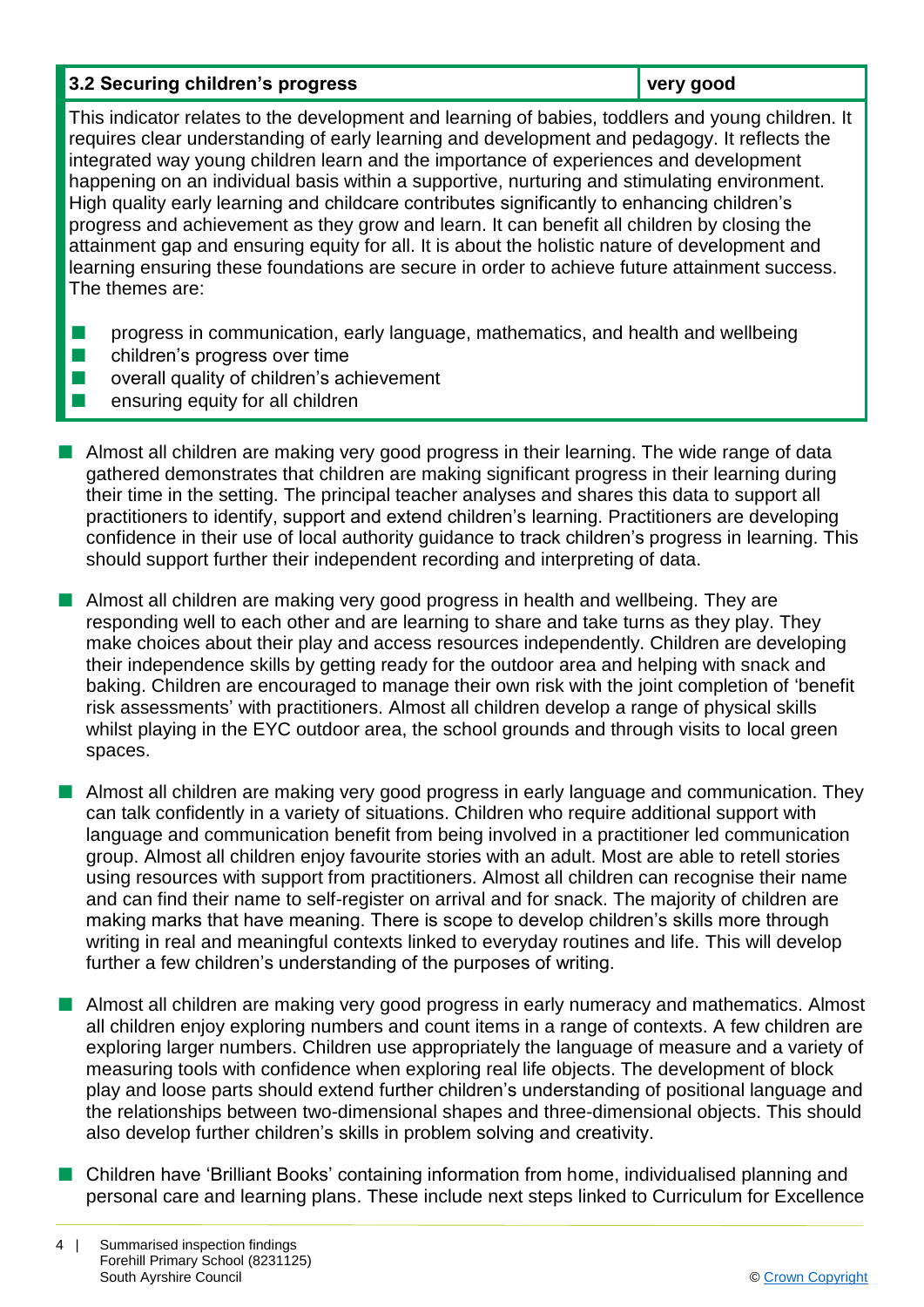experiences and outcomes. The 'Brilliant Books' are shared with parents and carers regularly. Parents and carers are aware of children's developmental milestones and access a variety of home link resources supporting parental engagement.

- **n** Practitioners use praise and encouragement during group times to celebrate and share children's experiences. Parents and carers share information about their child's achievements from home. The principal teacher carefully tracks wider achievements and links skills developed as a result of these experiences. Practitioners discuss this information with the principal teacher and support children and families to access activities in the EYC or wider community.
- $\blacksquare$  The EYC promotes equity across all aspects of their work. Practitioners know their community very well and work hard to create an inclusive environment and meet the needs of all children and families. The principal teacher and practitioners use and analyse data well to identify children who require additional support or challenge in their learning. This includes working closely with external agencies where appropriate to ensure all children access the support that best meets their needs.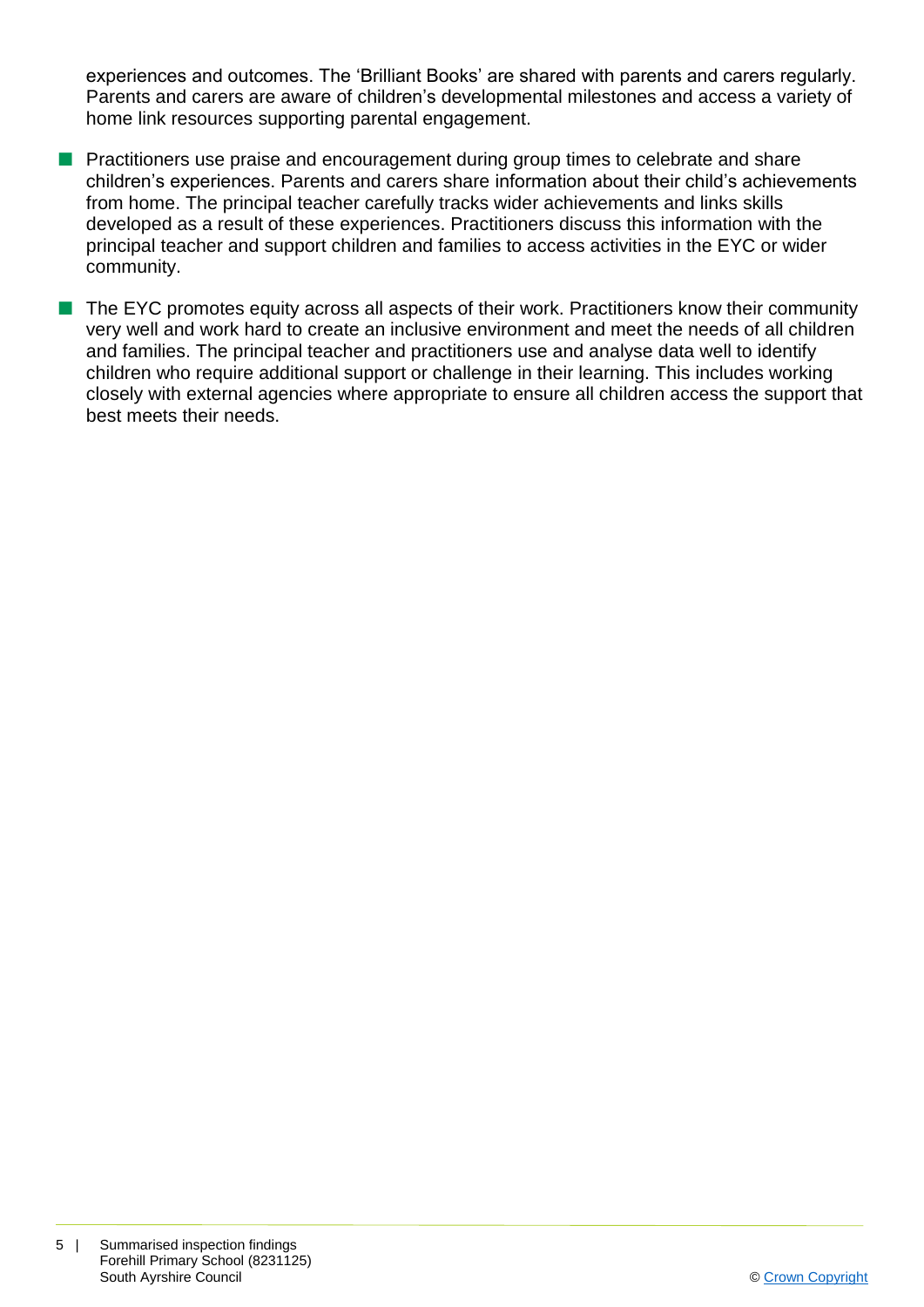## Practice worth sharing more widely

Approaches to planning, tracking and monitoring children's wider achievements. Children across the school and early years centre have access to a wide range of wider achievement experiences within and outwith the classroom and playroom. There is particularly strong practice in children's wider achievement in music and sport.